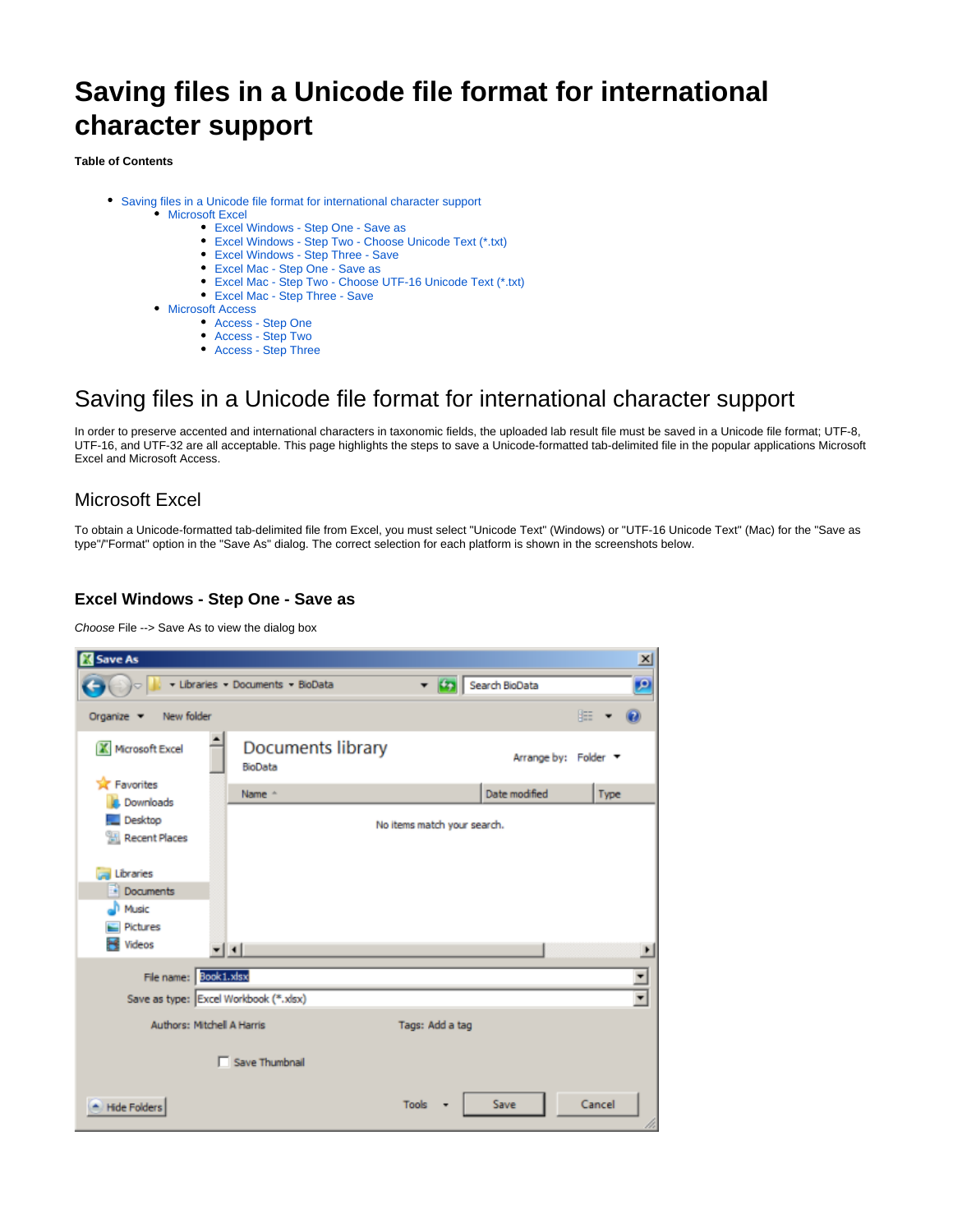# **Excel Windows - Step Two - Choose Unicode Text (\*.txt)**

From "Save as type:" drop down, Select Unicode Text (\*.txt)

| Save as type: Unicode Text          |
|-------------------------------------|
| Formatted Text (Space delimited)    |
| CSV (Comma delimited)               |
| Microsoft Excel 5.0/95 Workbook     |
| XML Spreadsheet 2003                |
| Unicode Text                        |
| Text (Tab delimited)                |
| Excel 97-2003 Template              |
| <b>Excel Macro-Enabled Template</b> |
| <b>Excel Template</b>               |
| Web Page                            |
| Single File Web Page                |
| XML Data                            |
| Excel 97-2003 Workbook              |
| <b>LACEL DIHAITY VYUINDUUN</b>      |

# <span id="page-1-0"></span>**Excel Windows - Step Three - Save**

Select Save

# <span id="page-1-1"></span>**Excel Mac - Step One - Save as**

Choose File --> Save As to view the dialog box

<span id="page-1-2"></span>

|                                                                                                                         |      | Save As: Workbook1.xlsx        | ۸                                                                                                                                   | k                    |
|-------------------------------------------------------------------------------------------------------------------------|------|--------------------------------|-------------------------------------------------------------------------------------------------------------------------------------|----------------------|
| 88<br>$\rightarrow$                                                                                                     | ▥    | <b>BioData</b>                 | ÷<br>$\alpha$                                                                                                                       |                      |
| <b>FAVORITES</b><br>Lightning<br>Desktop<br>maharris<br>ោ<br>्∕्री Applic<br><b>Docs</b><br>Docs_o<br>software<br>Downl | Name |                                |                                                                                                                                     | <b>Date Modified</b> |
| <b>Description</b>                                                                                                      |      | Format: Excel Workbook (.xlsx) | ÷                                                                                                                                   |                      |
| macro sheets.<br>Learn more about file formats<br>Options                                                               |      | Compatibility Report           | The XML-based format that Excel workbooks are saved in by default. Cannot store VBA or Excel 4.0<br>Compatibility check recommended |                      |
| <b>New Folder</b>                                                                                                       |      |                                | Cancel                                                                                                                              | Save                 |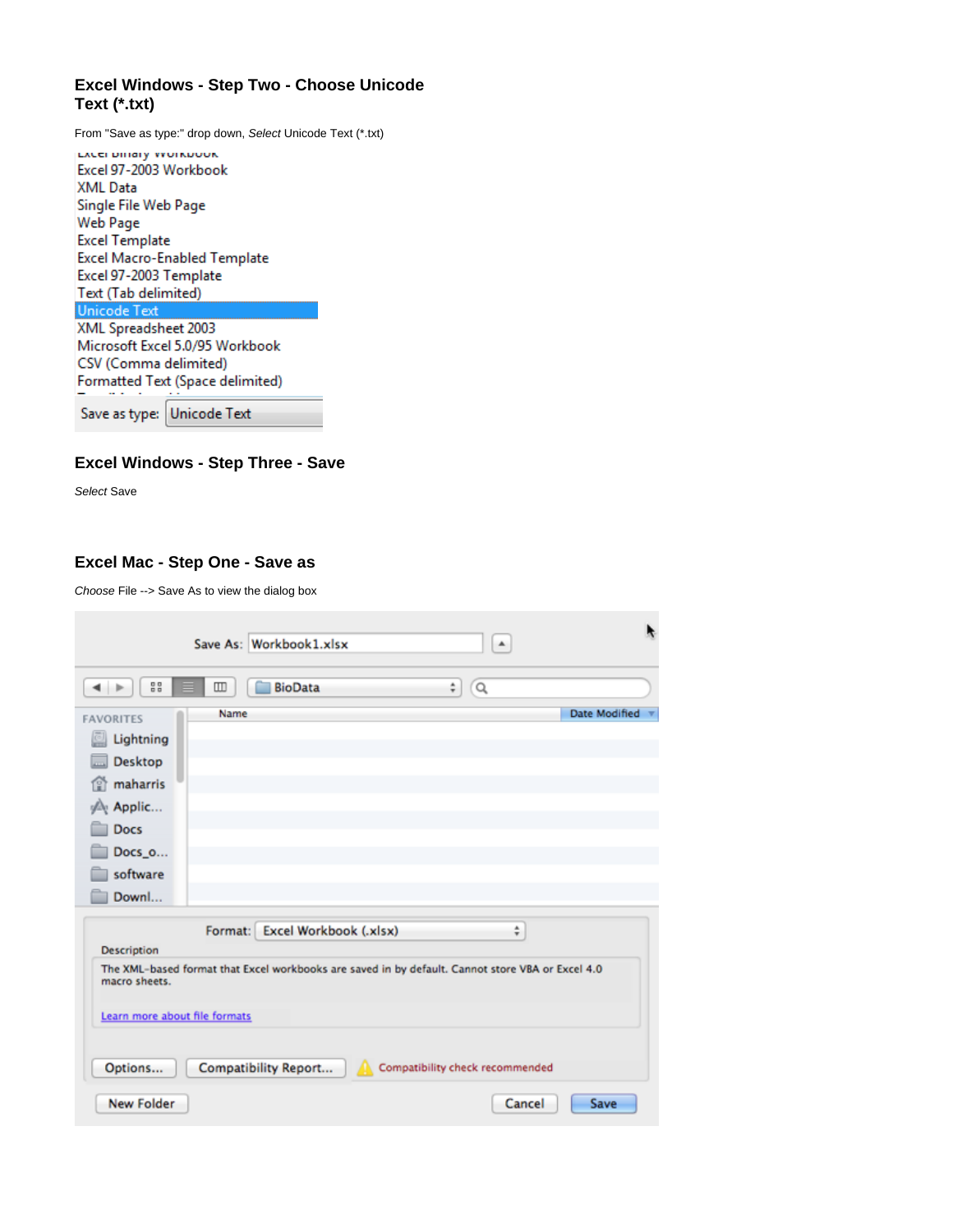#### **Excel Mac - Step Two - Choose UTF-16 Unicode Text (\*.txt)**

From "Format:" drop down, Select UTF-16 Unicode Text (\*.txt)

Excel Workbook (.xlsx)

Common Formats

Excel 97-2004 Workbook (.xls) Excel Template (.xltx) Excel 97-2004 Template (.xlt) Comma Separated Values (.csv) Web Page (.htm) **PDF** 

Specialty Formats

Excel Binary Workbook (.xlsb) Excel Macro-Enabled Workbook (.xlsm) Excel Macro-Enabled Template (.xltm) Excel 2004 XML Spreadsheet (.xml) Excel Add-In (.xlam) Excel 97-2004 Add-In (.xla) Single File Web Page (.mht)

- √ UTF-16 Unicode Text (.txt) Tab Delimited Text (.txt) Windows Formatted Text (.txt) MS-DOS Formatted Text (.txt) Windows Comma Separated (.csv) MS-DOS Comma Separated (.csv) Space Delimited Text (.prn)
- Data Interchange Format (.dif)
- Symbolic Link (.slk) Excel 5.0/95 Workbook (.xls)

Format: UTF-16 Unicode Text (.txt)

#### <span id="page-2-0"></span>**Excel Mac - Step Three - Save**

Select Save

#### <span id="page-2-1"></span>Microsoft Access

To obtain a Unicode-formatted tab-delimited file from Access, you must open the "Advanced" dialog in the "Export Text File" wizard. Once there, select {tab} as the "Field Delimiter" and "Unicode (UTF-8)" or just plain "Unicode" as the "Code Page". Examples are shown in the screenshots below.

÷

#### <span id="page-2-2"></span>**Access - Step One**

On the External Data toolbar Choose "Text File"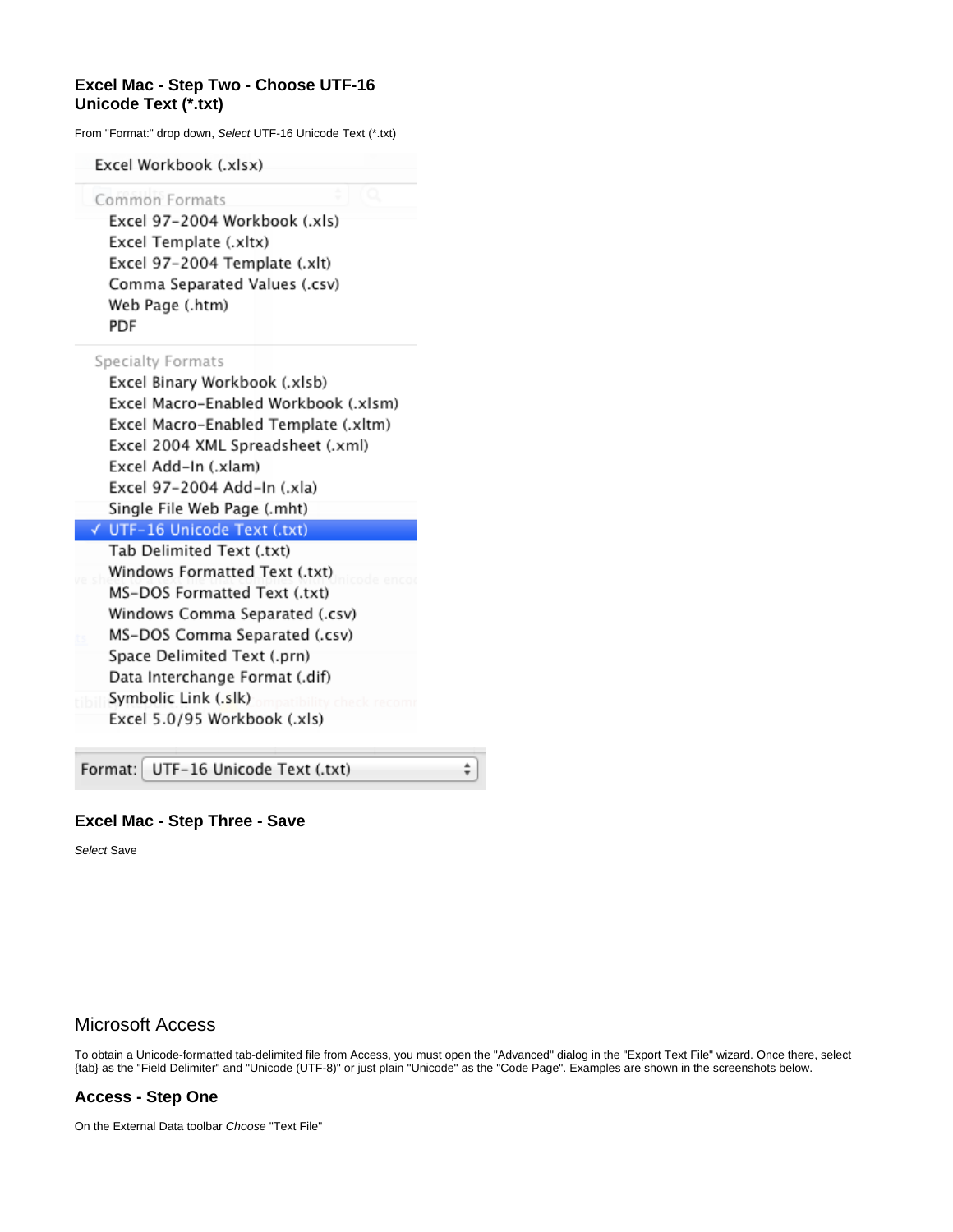| File             | Home                 | Create |                                | <b>External Data</b> |                                                     | Database Tools   | Field |                   | Table              |                                       |             |                                                           |                                                 |
|------------------|----------------------|--------|--------------------------------|----------------------|-----------------------------------------------------|------------------|-------|-------------------|--------------------|---------------------------------------|-------------|-----------------------------------------------------------|-------------------------------------------------|
| Saved<br>Imports | ked Table<br>Manager | Excel  | A-F<br>Access<br>Import & Link | ODBC                 | <b>Text File</b><br>⊁≌ୀ XML File<br>Database More - | Saved<br>Exports | Exce  | Text<br>$\_$ File | <b>MML</b><br>File | \$8<br><b>PDF</b><br>or XPS<br>Export | 늴<br>E-mail | A <sup>p</sup> Access<br>Word Merge<br><b>ED</b> > More ▼ | Create Manage<br>E-mail Replies<br>Collect Data |

# <span id="page-3-0"></span>**Access - Step Two**

Select "OK" to enter the Export Text Wizard dialog box

| <b>EB</b> Export Text Wizard                                                                                                                    | $\Sigma$ |
|-------------------------------------------------------------------------------------------------------------------------------------------------|----------|
| This wizard allows you to specify details on how Microsoft Access should export your data.<br>Which export format would you like?               |          |
| @ Delimited - Characters such as comma or tab separate each field<br>Fixed Width - Fields are aligned in columns with spaces between each field |          |
| Sample export format:                                                                                                                           |          |
| $11,$ "This is text"<br>22, "This is Unicode: ŐŶWZłĕĦŁ"                                                                                         |          |
|                                                                                                                                                 |          |
|                                                                                                                                                 | ÷.       |
| Advanced<br><b>Finish</b><br>Cancel<br>$<$ Back<br>Next                                                                                         |          |

# <span id="page-3-1"></span>**Access - Step Three**

 Select "Advanced" option to get the Export Specification dialog where you can specify to he "Code Page:" as Unicode (UTF-8)